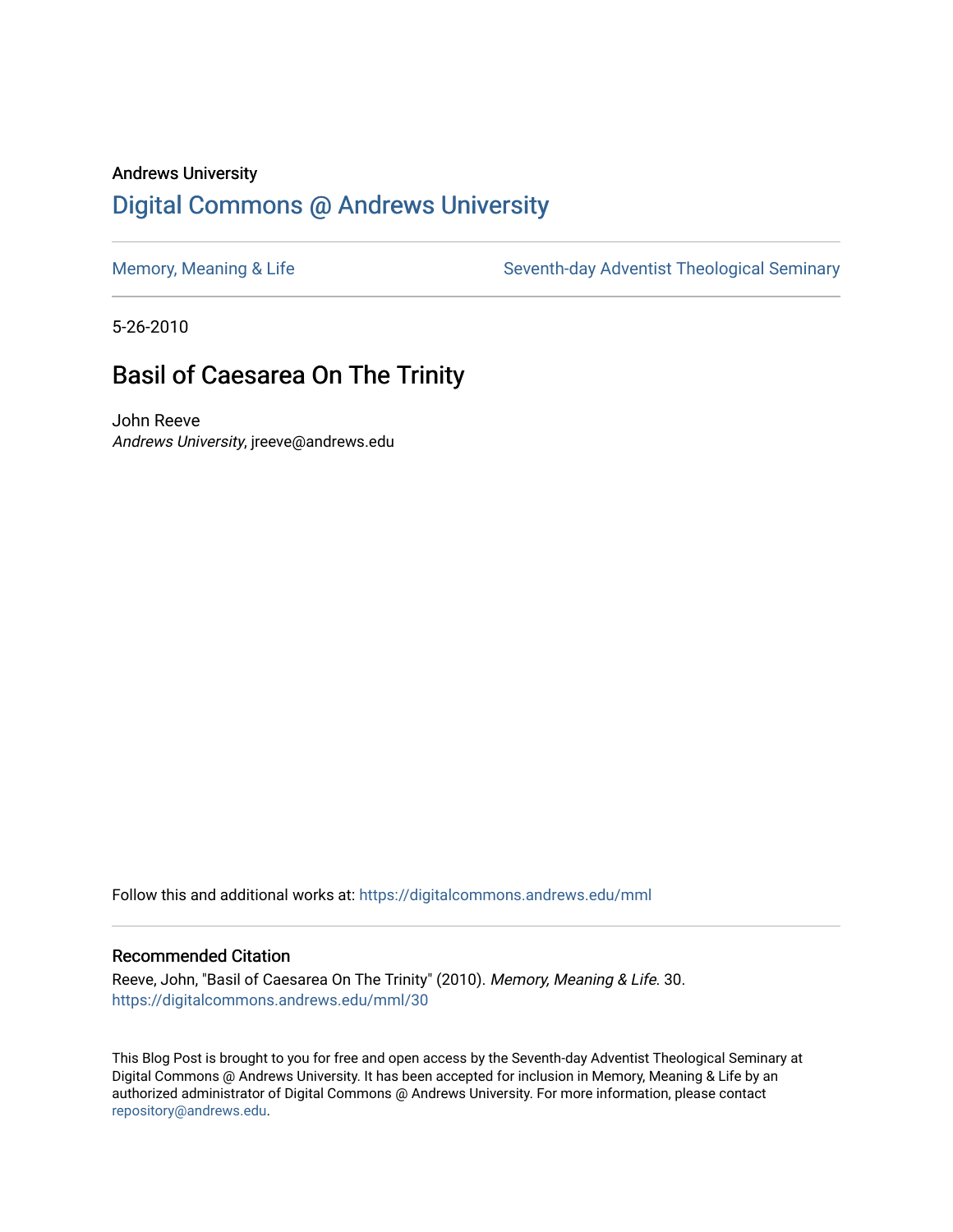The Wayback Machine - http://web.archive.org/web/20100613012045/http://www.memorymeaningfaith.org:80/blog/20…

# **[Memory, Meaning & Faith](http://web.archive.org/web/20100613012045/http://www.memorymeaningfaith.org/blog/)**

[Main](http://web.archive.org/web/20100613012045/http://www.memorymeaningfaith.org/blog) [About](http://web.archive.org/web/20100613012045/http://www.memorymeaningfaith.org/blog/about.html) [Archives](http://web.archive.org/web/20100613012045/http://www.memorymeaningfaith.org/blog/archives.html) May 26, 2010 **Basil of Caesarea On The Trinity**



In delivering the formula of the Father, the Son, and the Holy Ghost, our Lord did not connect the gift with number. He did not say "into First, Second, and Third," nor yet "into one, two, and three, but He gave us the boon of the knowledge of the faith which leads to salvation, by means of holy names. So that what saves us is our faith. Number has been devised as a symbol indicative of the quantity of objects. But these men, who bring ruin on themselves from every possible source, have turned even the capacity for counting against the faith. Nothing else undergoes any change in consequences of the addition of number, and yet these men in the case of the divine nature pay reverence to number, lest they should exceed the limits of the honour due to the Paraclete. But, O wisest sirs, let the unapproachable be altogether above and beyond number, as the ancient reverence of the Hebrews wrote the unutterable name of God in peculiar characters, thus endeavouring to set forth its infinite excellence. Count, if you must; but you must not by counting do damage to the faith. Either let the ineffable be honoured by silence; or let holy things be counted consistently with true religion. There is one God, and Father, one Only-begotten, and one Holy Ghost. We proclaim each of the hypostases singly; and, when count we must, we do not let an ignorant arithmetic carry us away to the idea of a plurality of Gods.

(Basal of Caesarea, *On the Spirit*, Chapter 18 (44).)

Posted by John W. Reeve on May 26, 2010 in [Church History](http://web.archive.org/web/20100613012045/http://www.memorymeaningfaith.org/blog/church-history/), [Historical Theology](http://web.archive.org/web/20100613012045/http://www.memorymeaningfaith.org/blog/theology/), [Quoteable](http://web.archive.org/web/20100613012045/http://www.memorymeaningfaith.org/blog/sources/) | [Permalink](http://web.archive.org/web/20100613012045/http://www.memorymeaningfaith.org/blog/2010/05/basil-trinity.html) [Save to del.icio.us](http://web.archive.org/web/20100613012045/http://del.icio.us/post) | [Tweet This!](http://web.archive.org/web/20100613012045/http://twitter.com/home?status=Basil%20of%20Caesarea%20On%20The%20Trinity%20http%3A%2F%2Fweb.archive.org%2Fweb%2F20100613012045%2Fhttp%3A%2F%2Fbit.ly%2FauzO6p)

### **Comments**

You can follow this conversation by subscribing to the [comment feed](http://web.archive.org/web/20100613012045/http://www.memorymeaningfaith.org/blog/2010/05/basil-trinity/comments/atom.xml) for this post.

Indeed! It is our measuring that will lead us to count not on the Spirit that performs the work beyond the perception of the senses but on our own selves the immeasurable definition of Holiness. It is our measuring that reveals our dependence on law, pre-supposition to things unseen, and judgment of what we would wrongly call good or bad that in the end leads only to death and the cursing of Christ Himself. Yes, put away the scales . . . they have no place in an intimate relationship with your creator.

Posted by: David de la Vega | [May 27, 2010 at 09:35 AM](http://web.archive.org/web/20100613012045/http://www.memorymeaningfaith.org/blog/2010/05/basil-trinity.html?cid=6a01287656f488970c0133eee671cb970b#comment-6a01287656f488970c0133eee671cb970b)

### **Verify your Comment**

### **Previewing your Comment**

Posted by:  $\vert$ This is only a preview. Your comment has not yet been posted.

H.  $Post$  Edit

Your comment could not be posted. Error type:

Your comment has been posted. [Post another comment](javascript:void%200;)

<span id="page-1-0"></span>The letters and numbers you entered did not match the image. Please try again.

As a final step before posting your comment, enter the letters and numbers you see in the image below. This prevents